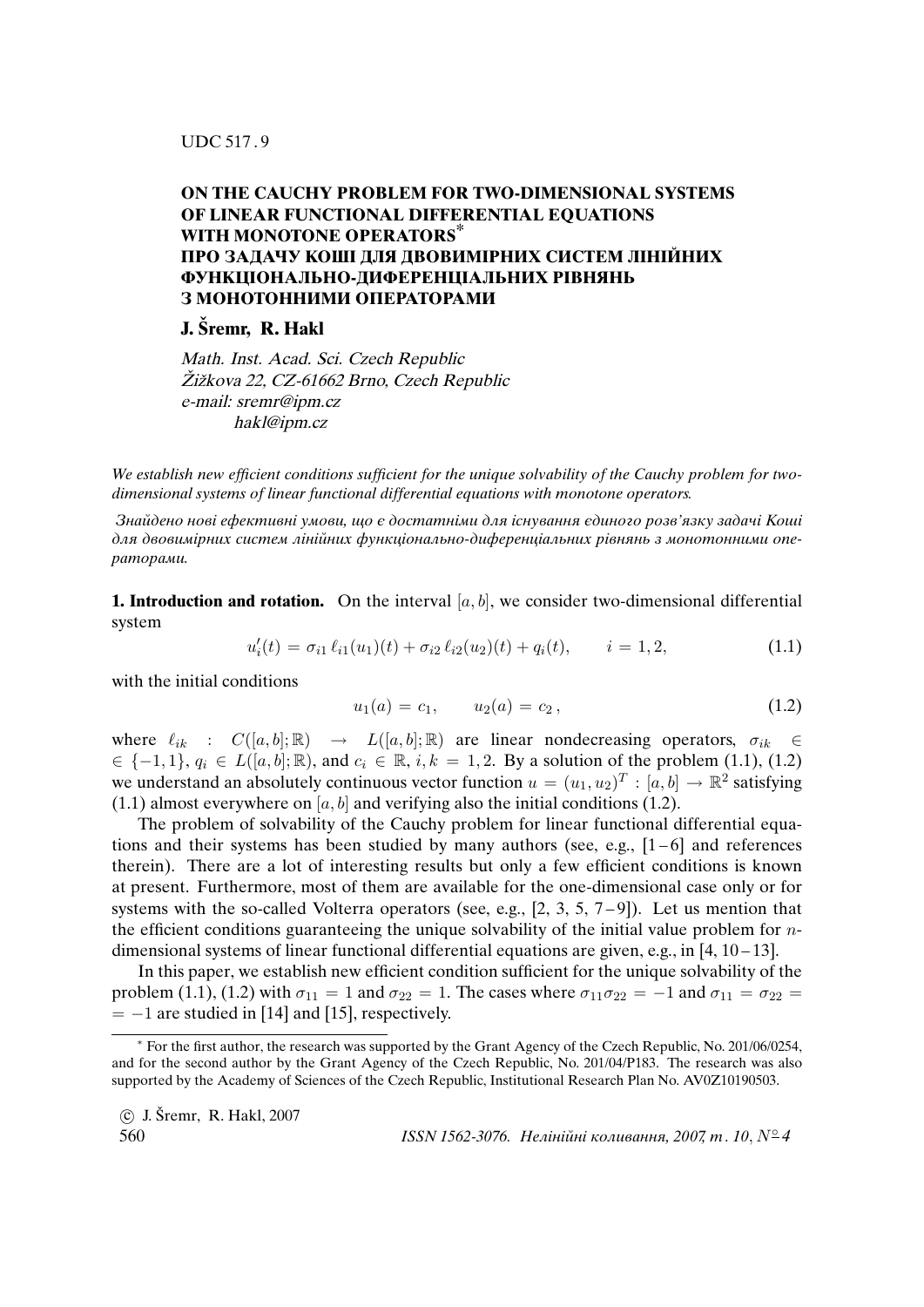The integral conditions given in Theorems 2.1 and 2.2 are optimal in a certain sense which is shown by counter-examples constructed in the last part of the paper.

The following notation is used throughout the paper:

(1) R is the set of all real numbers,  $\mathbb{R}_+ = [0, +\infty]$ ;

(2)  $C([a, b]; \mathbb{R})$  is the Banach space of continuous functions  $u : [a, b] \rightarrow \mathbb{R}$  equipped with the norm

$$
||u||_C = \max\Big\{ |u(t)| : t \in [a, b] \Big\};
$$

(3)  $L([a, b]; \mathbb{R})$  is the Banach space of Lebesgue integrable functions  $h : [a, b] \to \mathbb{R}$  equipped with the norm

$$
||h||_L = \int_a^b |h(s)|ds;
$$

 $\mathcal{L}\big( [a,b]; \mathbb{R}_+ \big) \, = \, \Big\{ h \, \in \, L([a,b]; \mathbb{R}) \, : \, h(t) \, \geq \, 0 \text{ for a.a. } t \, \in \, [a,b] \Big\};$ 

(5) an operator  $\ell : \tilde{C}([a, b]; \mathbb{R}) \to L([a, b]; \mathbb{R})$  is said to be nondecreasing if the inequality

$$
\ell(u_1)(t) \le \ell(u_2)(t) \quad \text{for a.a.} \quad t \in [a, b]
$$

holds for every functions  $u_1, u_2 \in C([a, b]; \mathbb{R})$  such that

$$
u_1(t) \le u_2(t) \quad \text{for} \quad t \in [a, b];
$$

(6)  $\mathcal{P}_{ab}$  is the set of linear nondecreasing operators  $\ell : C([a, b]; \mathbb{R}) \to L([a, b]; \mathbb{R}).$ 

In what follows, the equalities and inequalities with integrable functions are understood to hold almost everywhere.

**2. Main results.** In this section, we present the main results of the paper. The proofs are given later, in Section 3. Theorems formulated below contain the efficient conditions sufficient for the unique solvability of the problem (1.1), (1.2) with  $\sigma_{11} = 1$  and  $\sigma_{22} = 1$ . Recall that the operators  $\ell_{ik}$  are supposed to be linear and nondecreasing, i.e., such that  $\ell_{ik} \in \mathcal{P}_{ab}$  for  $i, k = 1, 2.$ 

Put

$$
A_{ik} = \int_{a}^{b} \ell_{ik}(1)(s)ds \text{ for } i, k = 1, 2.
$$
 (2.1)

At first, we consider the case where  $\sigma_{12}\sigma_{21} > 0$ .

**Theorem 2.1.** *Let*  $\sigma_{11} = 1, \sigma_{22} = 1,$  *and*  $\sigma_{12} \sigma_{21} > 0$ *. Let, moreover,* 

$$
A_{11} < 1, \qquad A_{22} < 1,\tag{2.2}
$$

*and*

$$
A_{12} A_{21} < (1 - A_{11})(1 - A_{22}), \tag{2.3}
$$

*where the numbers*  $A_{ik}$ ,  $i, k = 1, 2$ , *are defined by (2.1). Then the problem (1.1), (1.2) has a unique solution.*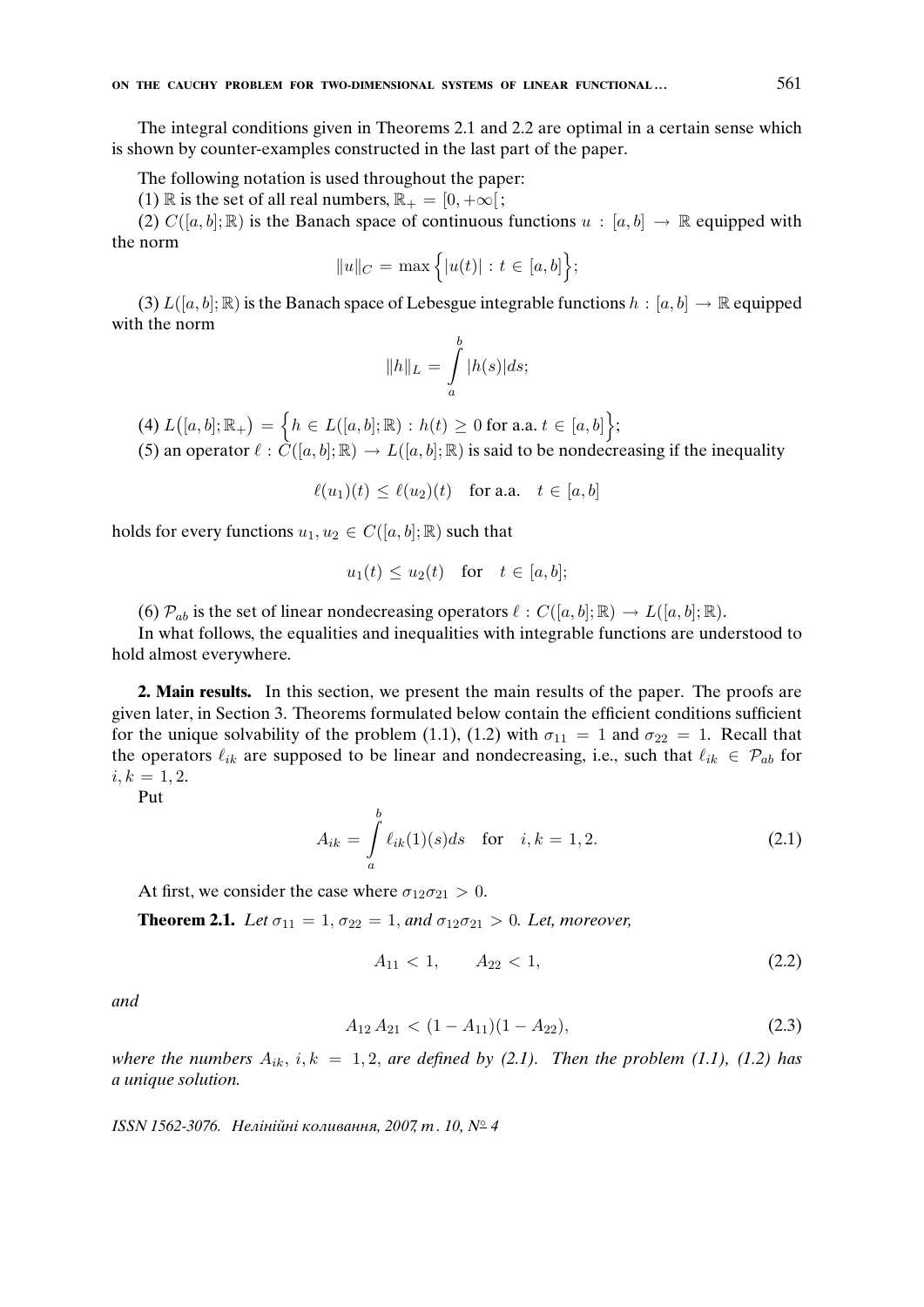



**Remark 2.1.** Neither one of the strict inequalities (2.2) and (2.3) can be replaced by the nonstrict one (see Examples 4.1 and 4.2).

**Remark 2.2.** Let  $H_1$  be the set of triplets  $(x, y, z) \in \mathbb{R}^3_+$  satisfying

$$
x < 1, \quad y < 1, \quad z < (1 - x)(1 - y)
$$

(see Fig. 2.1). According to Theorem 2.1, the problem (1.1), (1.2) is uniquely solvable if  $\ell_{ik} \in$  $\in \mathcal{P}_{ab}$ ,  $i, k = 1, 2$ , are such that

$$
\left(\int_a^b \ell_{11}(1)(s)ds \, , \, \int_a^b \ell_{22}(1)(s)ds \, , \, \int_a^b \ell_{12}(1)(s)ds \, \int_a^b \ell_{21}(1)(s)ds \right) \, \in H_1 \, .
$$

**Remark 2.3.** It should be noted that Theorem 2.1 can be derived as a consequence of Corollary 1.3.1 given in [4]. However, we shall prove this theorem using the technique common for both theorems given in this paper.

**Remark 2.4.** It follows from Corollary 3.2 of [16] that if  $\sigma_{11} = 1, \sigma_{22} = 1, \sigma_{12}\sigma_{21} > 0$ , and

$$
A_{11} + A_{12} < 1, \qquad A_{21} + A_{22} < 1,\tag{2.4}
$$

where the numbers  $A_{ik}$ ,  $i, k = 1, 2$ , are defined by (2.1), then the problem (1.1), (1.2) has a unique solution  $(u_1, u_2)^T$ . Moreover, this solution satisfies

$$
u_1(t) \ge 0
$$
,  $\sigma_{12}u_2(t) \ge 0$  for  $t \in [a, b]$ 

provided that  $c_1 \geq 0$ ,  $\sigma_{12}c_2 \geq 0$ , and

$$
q_1(t) \ge 0
$$
,  $\sigma_{12}q_2(t) \ge 0$  for  $t \in [a, b]$ .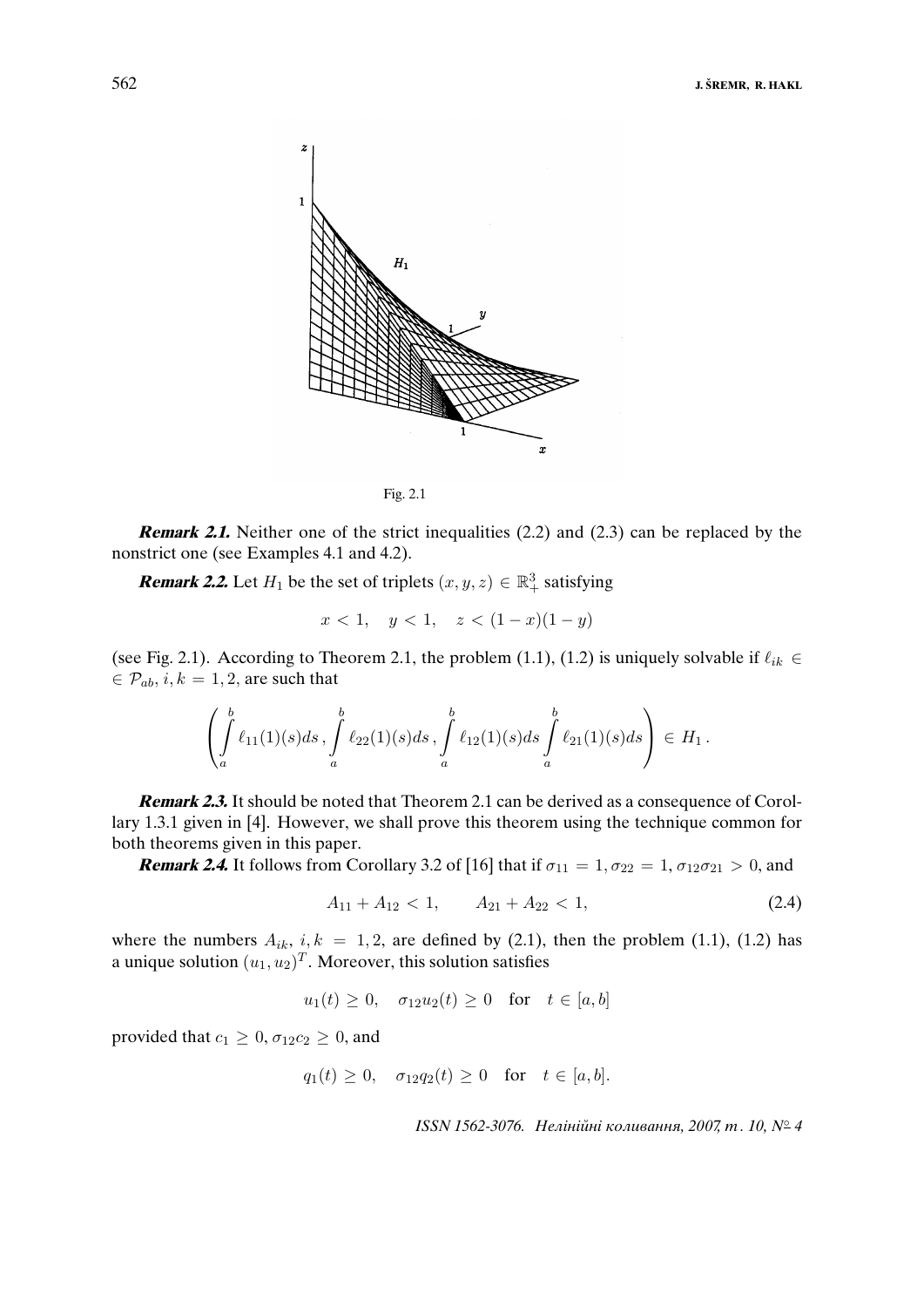

On the other hand, if the assumption (2.4) is weakened to the assumptions (2.2), (2.3) then the problem (1.1), (1.2) has still a unique solution but no information about the sign of this solution is guaranteed in general.

Now we consider the case where  $\sigma_{12}\sigma_{21} < 0$ .

**Theorem 2.2.** *Let*  $\sigma_{11} = 1, \sigma_{22} = 1,$  *and*  $\sigma_{12}\sigma_{21} < 0$ *. Let, moreover, the condition (2.2) be satisfied and*

$$
A_{12}A_{21} < 4\sqrt{(1-A_{11})(1-A_{22})} + \left(\sqrt{1-A_{11}} + \sqrt{1-A_{22}}\right)^2,\tag{2.5}
$$

*where the numbers*  $A_{ik}$ ,  $i, k = 1, 2$ , *are defined by (2.1). Then the problem (1.1), (1.2) has a unique solution.*

**Remark 2.5.** The strict inequalities (2.2) in Theorem 2.2 cannot be replaced by the nonstrict ones (see Example 4.1). Furthermore, the strict inequality (2.5) cannot be replaced by the nonstrict one provided  $A_{11} = A_{22}$  (see Example 4.3).

**Remark 2.6.** Let  $H_2$  be the set of triplets  $(x, y, z) \in \mathbb{R}^3_+$  satisfying

$$
x < 1
$$
,  $y < 1$ ,  $z < 4\sqrt{(1-x)(1-y)} + \left(\sqrt{1-x} + \sqrt{1-y}\right)^2$ 

(see Fig. 2.2). According to Theorem 2.2, the problem (1.1), (1.2) is uniquely solvable if  $\ell_{ik} \in$  $\in \mathcal{P}_{ab}$ ,  $i, k = 1, 2$ , are such that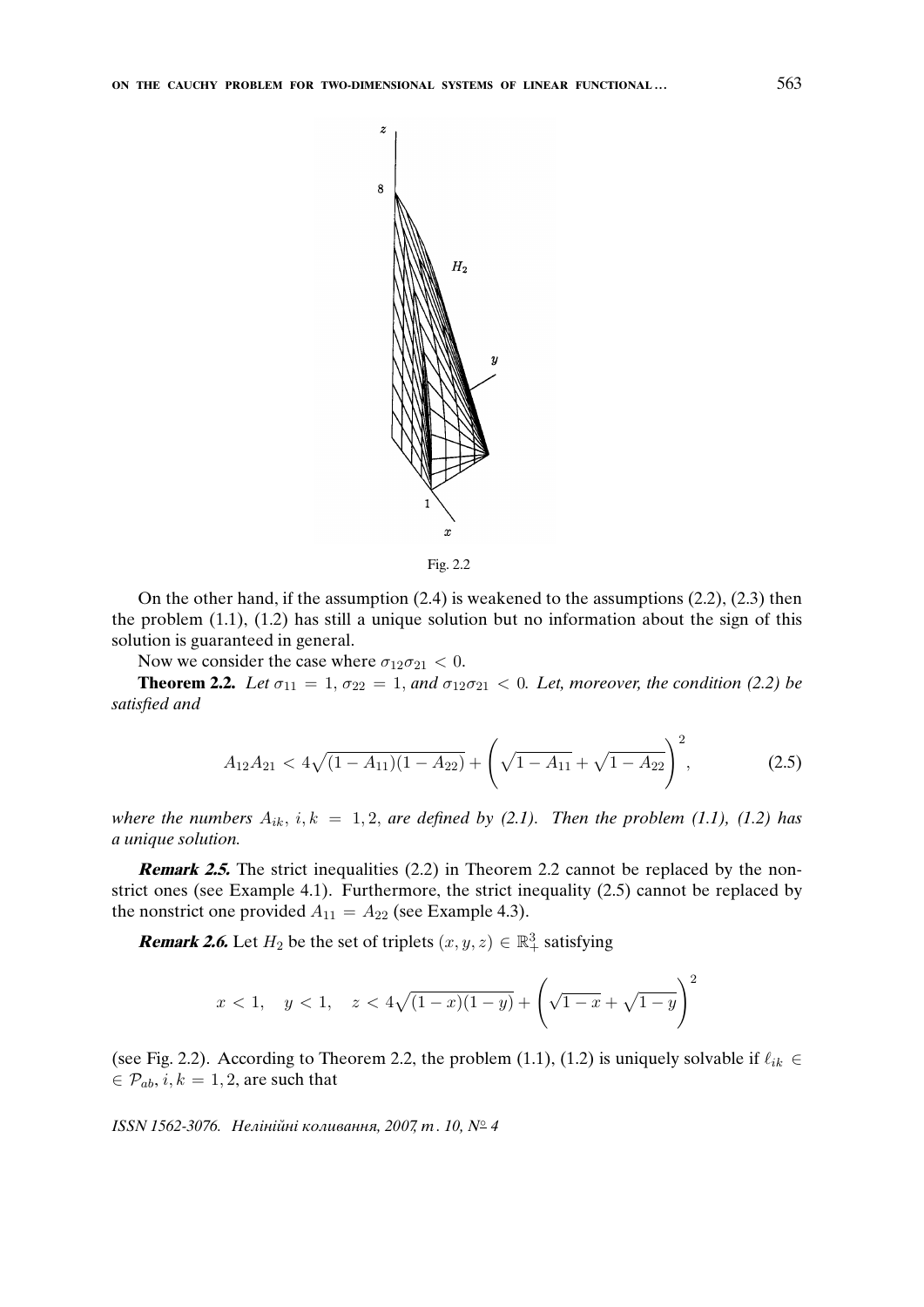$$
\left(\int_a^b \ell_{11}(1)(s)ds \, , \, \int_a^b \ell_{22}(1)(s)ds \, , \, \int_a^b \ell_{12}(1)(s)ds \, \int_a^b \ell_{21}(1)(s)ds \right) \, \in \, H_2 \, .
$$

At last, we give consequences of Theorems 2.1 and 2.2 for the system with argument deviations,

$$
u'_1(t) = h_{11}(t)u_1(\tau_{11}(t)) + \sigma_1 h_{12}(t)u_2(\tau_{12}(t)) + q_1(t),
$$
  
\n
$$
u'_2(t) = \sigma_2 h_{21}(t)u_1(\tau_{21}(t)) + h_{22}(t)u_2(\tau_{22}(t)) + q_2(t),
$$
\n(2.6)

where  $h_{ik} \in L([a, b]; \mathbb{R}_+), \tau_{ik} : [a, b] \to [a, b]$  are measurable functions,  $\sigma_i \in \{-1, 1\}$ , and  $q_i \in L([a, b]; \mathbb{R}), i, k = 1, 2.$ 

**Corollary 2.1.** Let  $\sigma_1 \sigma_2 > 0$  and let the conditions (2.2) and (2.3) be fulfilled, where

$$
A_{ik} = \int_{a}^{b} h_{ik}(s)ds \text{ for } i, k = 1, 2.
$$
 (2.7)

*Then the problem (2.6), (1.2) has a unique solution.*

**Corollary 2.2.** Let  $\sigma_1 \sigma_2 < 0$  and let the conditions (2.2) and (2.5) be fulfilled, where the *numbers*  $A_{ik}$ ,  $i, k = 1, 2$ , *are defined by (2.7). Then the problem (2.6), (1.2) has a unique solution.* 

**3. Proofs of the main results.** In this section, we shall prove the statements formulated above. Recall that the numbers  $A_{ik}$ ,  $i, k = 1, 2$ , are defined by (2.1).

It is well-known from the general theory of boundary-value problems for functional differential equations (see, e.g., [4, 11, 17, 18]) that the following lemma is true.

**Lemma 3.1.** *The problem (1.1), (1.2) is uniquely solvable if and only if the corresponding homogeneous problem*

$$
u'_{i}(t) = \sigma_{i1} \ell_{i1}(u_{1})(t) + \sigma_{i2} \ell_{i2}(u_{2})(t), \qquad i = 1, 2,
$$
\n(3.1)

$$
u_1(a) = 0, \qquad u_2(a) = 0,\tag{3.2}
$$

*has only the trivial solution.*

In order to simplify the discussion in the proofs, we formulate the following obvious lemma.

**Lemma 3.2.**  $(u_1, u_2)^T$  is a solution of the problem (3.1), (3.2) if and only if  $(u_1, -u_2)^T$  is *a solution of the problem*

$$
v_i'(t) = (-1)^{i-1} \sigma_{i1} \ell_{i1}(v_1)(t) + (-1)^i \sigma_{i2} \ell_{i2}(v_2)(t), \qquad i = 1, 2,
$$
\n(3.3)

$$
v_1(a) = 0, \qquad v_2(a) = 0. \tag{3.4}
$$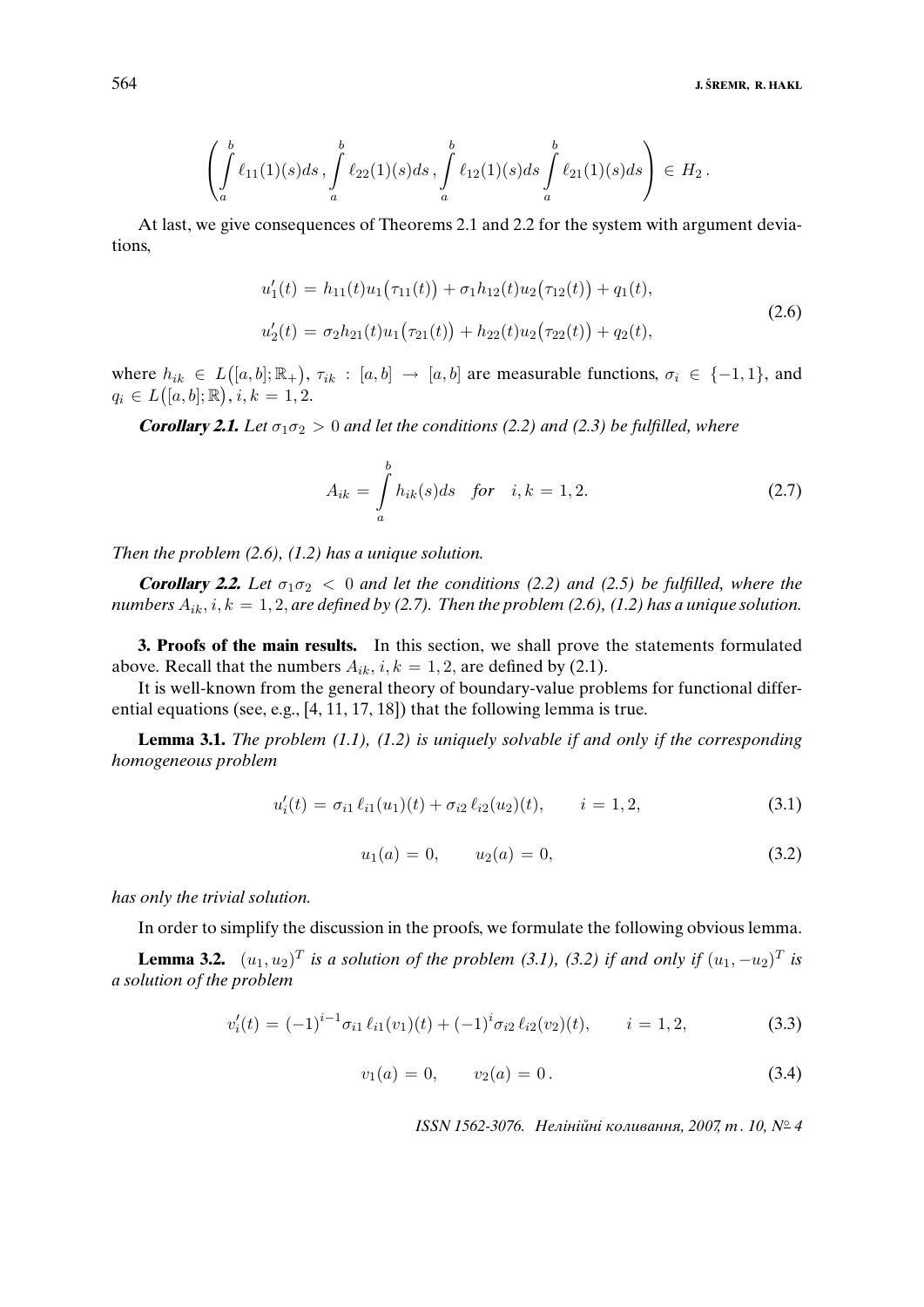**Lemma 3.3** ([19], Remark 1.1). *Let*  $\ell \in \mathcal{P}_{ab}$  *be such that* 

$$
\int_{a}^{b} \ell(1)(s)ds < 1.
$$

*Then every absolutely continuous function*  $u : [a, b] \rightarrow \mathbb{R}$  *such that* 

$$
u'(t) \ge \ell(u)(t) \quad \text{for} \quad t \in [a, b], \qquad u(a) \ge 0,
$$

*satisfies*  $u(t) \geq 0$  *for*  $t \in [a, b]$ *.* 

Now we are in a position to prove the main results.

**Proof of Theorem 2.1.** According to Lemmas 3.1 and 3.2, in order to prove the theorem it is sufficient to show that the system

$$
u_i'(t) = \ell_{i1}(u_1)(t) + \ell_{i2}(u_2)(t), \qquad i = 1, 2,
$$
\n(3.5)

has only the trivial solution satisfying (3.2).

Suppose that, on the contrary,  $(u_1, u_2)^T$  is a nontrivial solution of the problem (3.5), (3.2). If the inequality

$$
u_i(t) \ge 0 \quad \text{for} \quad t \in [a, b] \tag{3.6}
$$

holds for some  $i \in \{1, 2\}$  then, by virtue of (2.2), the assumption  $\ell_{3-i} \in \mathcal{P}_{ab}$ , and Lemma 3.3, we get

$$
u_{3-i}(t) \ge 0 \quad \text{for} \quad t \in [a, b]. \tag{3.7}
$$

Consequently, the functions  $u_1$  and  $u_2$  satisfy one of the following alternatives.

(a) Both functions  $u_1$  and  $u_2$  do not change their signs. Then, without loss of generality, we can assume that (3.6) holds for  $i = 1, 2$ .

(b) Both functions  $u_1$  and  $u_2$  change their signs.

Put

$$
M_i = \max\{u_i(t) : t \in [a, b]\}, \qquad i = 1, 2,
$$
\n(3.8)

and choose  $\alpha_i \in [a, b], i = 1, 2$ , such that

$$
u_i(\alpha_i) = M_i \quad \text{for} \quad i = 1, 2. \tag{3.9}
$$

Obviously, in both cases (a) and (b), we have

$$
M_1 \ge 0, \quad M_2 \ge 0, \quad M_1 + M_2 > 0. \tag{3.10}
$$

The integration of (3.5) from a to  $\alpha_i$ , in view of (3.8) – (3.10), and the assumptions  $\ell_{i1}, \ell_{i2} \in \mathcal{P}_{ab}$ , yield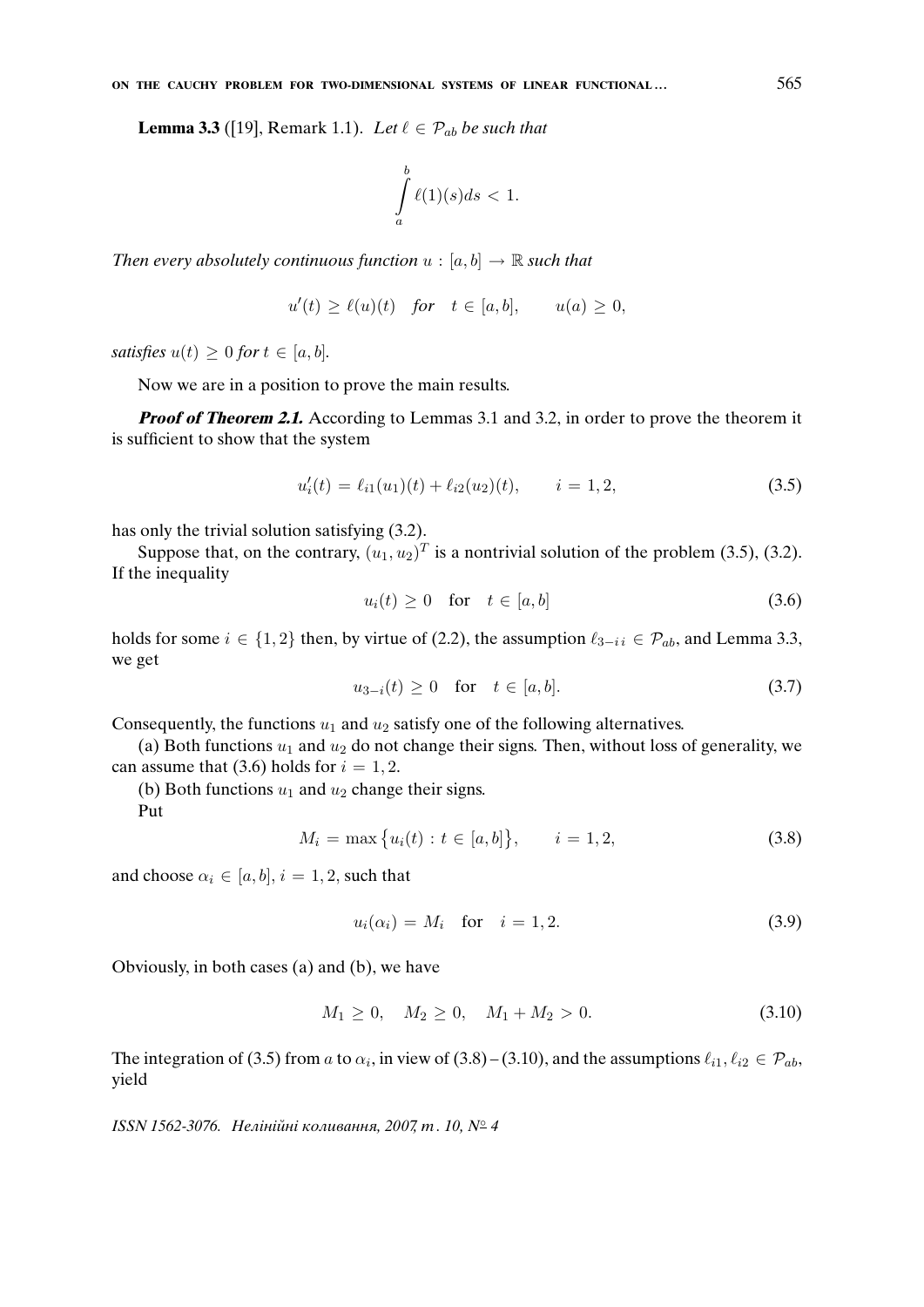$$
M_{i} = \int_{a}^{\alpha_{i}} \ell_{i1}(u_{1})(s)ds + \int_{a}^{\alpha_{i}} \ell_{i2}(u_{2})(s)ds \le
$$
  

$$
\leq M_{1} \int_{a}^{\alpha_{i}} \ell_{i1}(1)(s)ds + M_{2} \int_{a}^{\alpha_{i}} \ell_{i2}(1)(s)ds \le
$$
  

$$
\leq M_{1}A_{i1} + M_{2}A_{i2}, \quad i = 1, 2.
$$
 (3.11)

By virtue of  $(2.2)$  and  $(3.10)$ , we get from  $(3.11)$  that

$$
0 \le M_i(1 - A_{ii}) \le M_{3-i}A_{i\,3-i}, \qquad i = 1, 2. \tag{3.12}
$$

Using (2.2) and (3.10) once again, (3.12) implies  $M_1 > 0$ ,  $M_2 > 0$ , and

$$
(1 - A_{11})(1 - A_{22}) \le A_{12}A_{21},
$$

which contradicts  $(2.3)$ .

The contradiction obtained proves that the problem (3.5), (3.2) has only the trivial solution.

**Proof of Theorem 2.2.** According to Lemmas 3.1 and 3.2, in order to prove the theorem it is sufficient to show that the system

$$
u_1'(t) = \ell_{11}(u_1)(t) + \ell_{12}(u_2)(t), \tag{3.13}
$$

$$
u_2'(t) = -\ell_{21}(u_1)(t) + \ell_{22}(u_2)(t)
$$
\n(3.14)

has only the trivial solution satisfying (3.2).

Suppose that, on the contrary,  $(u_1, u_2)^T$  is a nontrivial solution of the problem (3.13), (3.14), (3.2). It is clear that  $u_1$  and  $u_2$  satisfy one of the following.

(a) One of the functions  $u_1$  and  $u_2$  is of a constant sign. According to Lemma 3.2, we can assume without loss of generality that  $u_1(t) \geq 0$  for  $t \in [a, b]$ .

(b) Both functions  $u_1$  and  $u_2$  change their signs.

*Case (a)*:  $u_1(t) \geq 0$  for  $t \in [a, b]$ . In view of (2.2) and the assumption  $\ell_{21} \in \mathcal{P}_{ab}$ , Lemma 3.3 yields  $u_2(t) \leq 0$  for  $t \in [a, b]$ . Now, by virtue of (2.2) and the assumption  $\ell_{12} \in \mathcal{P}_{ab}$ , Lemma 3.3 again implies  $u_1(t) \leq 0$  for  $t \in [a, b]$ . Consequently,  $u_1 \equiv 0$  and Lemma 3.3 once again results in  $u_2 \equiv 0$ , which is a contradiction.

*Case (b):*  $u_1$  and  $u_2$  change their signs. For  $i = 1, 2$ , we put

$$
M_i = \max\{u_i(t) : t \in [a, b]\}, \quad m_i = -\min\{u_i(t) : t \in [a, b]\}.
$$
 (3.15)

Choose  $\alpha_i, \beta_i \in [a, b], i = 1, 2$ , such that the equalities

$$
u_1(\alpha_1) = M_1, \qquad u_1(\beta_1) = -m_1 \tag{3.16}
$$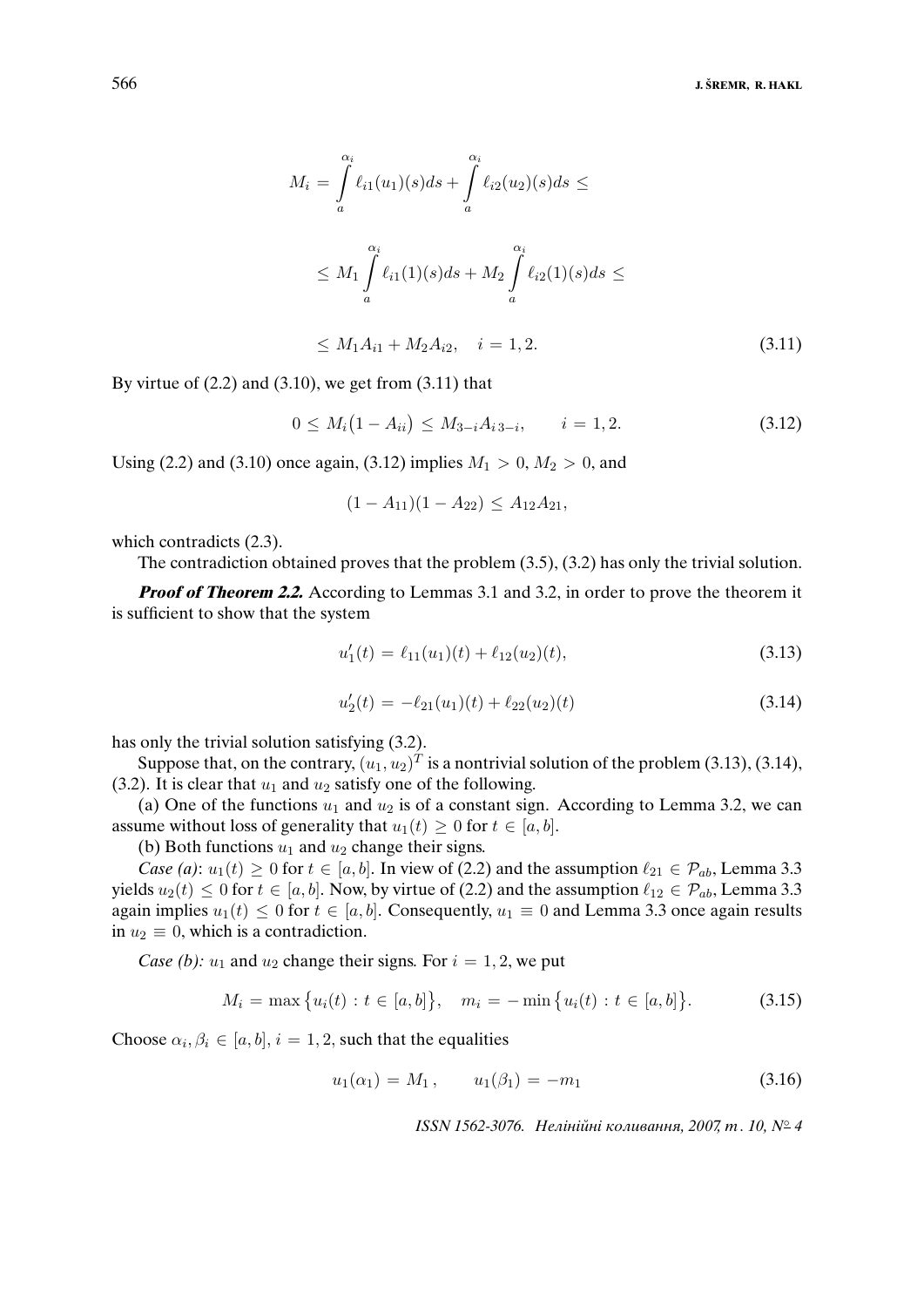and

$$
u_2(\alpha_2) = M_2, \qquad u_2(\beta_2) = -m_2 \tag{3.17}
$$

are satisfied. Obviously,

$$
M_i > 0, \quad m_i > 0 \quad \text{for} \quad i = 1, 2. \tag{3.18}
$$

Furthermore, for  $i, k = 1, 2$ , we denote

$$
B_{ik} = \int_{a}^{\min\{\alpha_i,\beta_i\}} \ell_{ik}(1)(s)ds, \qquad D_{ik} = \int_{\min\{\alpha_i,\beta_i\}}^{\max\{\alpha_i,\beta_i\}} \ell_{ik}(1)(s)ds.
$$
 (3.19)

It is clear that

$$
B_{ik} + D_{ik} \le A_{ik} \quad \text{for} \quad i, k = 1, 2. \tag{3.20}
$$

According to Lemma 3.2, we can assume without loss of generality that  $\alpha_1 < \beta_1$  and  $\alpha_2 < \beta_2$ . The integrations of (3.13) from a to  $\alpha_1$  and from  $\alpha_1$  to  $\beta_1$ , in view of (3.15), (3.16), (3.19), and the assumptions  $\ell_{11}, \ell_{12} \in \mathcal{P}_{ab}$ , result in

$$
M_1 = \int_a^{\alpha_1} \ell_{11}(u_1)(s)ds + \int_a^{\alpha_1} \ell_{12}(u_2)(s)ds \le
$$
  

$$
\leq M_1 \int_a^{\alpha_1} \ell_{11}(1)(s)ds + M_2 \int_a^{\alpha_1} \ell_{12}(1)(s)ds = M_1B_{11} + M_2B_{12}
$$

and

$$
M_1 + m_1 = -\int_{\alpha_1}^{\beta_1} \ell_{11}(u_1)(s)ds - \int_{\alpha_1}^{\beta_1} \ell_{12}(u_2)(s)ds \le
$$

$$
\leq m_1 \int_{\alpha_1}^{\beta_1} \ell_{11}(1)(s) ds + m_2 \int_{\alpha_1}^{\beta_1} \ell_{12}(1)(s) ds = m_1 D_{11} + m_2 D_{12}.
$$

The last relations, by virtue of (2.2) and (3.18), imply

$$
0 < \frac{M_1}{M_2} \left( 1 - B_{11} \right) + \frac{m_1}{m_2} \left( 1 - D_{11} \right) + \frac{M_1}{m_2} \le B_{12} + D_{12} \le A_{12} \,. \tag{3.21}
$$

On the other hand, the integrations of (3.14) from a to  $\alpha_2$  and from  $\alpha_2$  to  $\beta_2$ , using (3.15),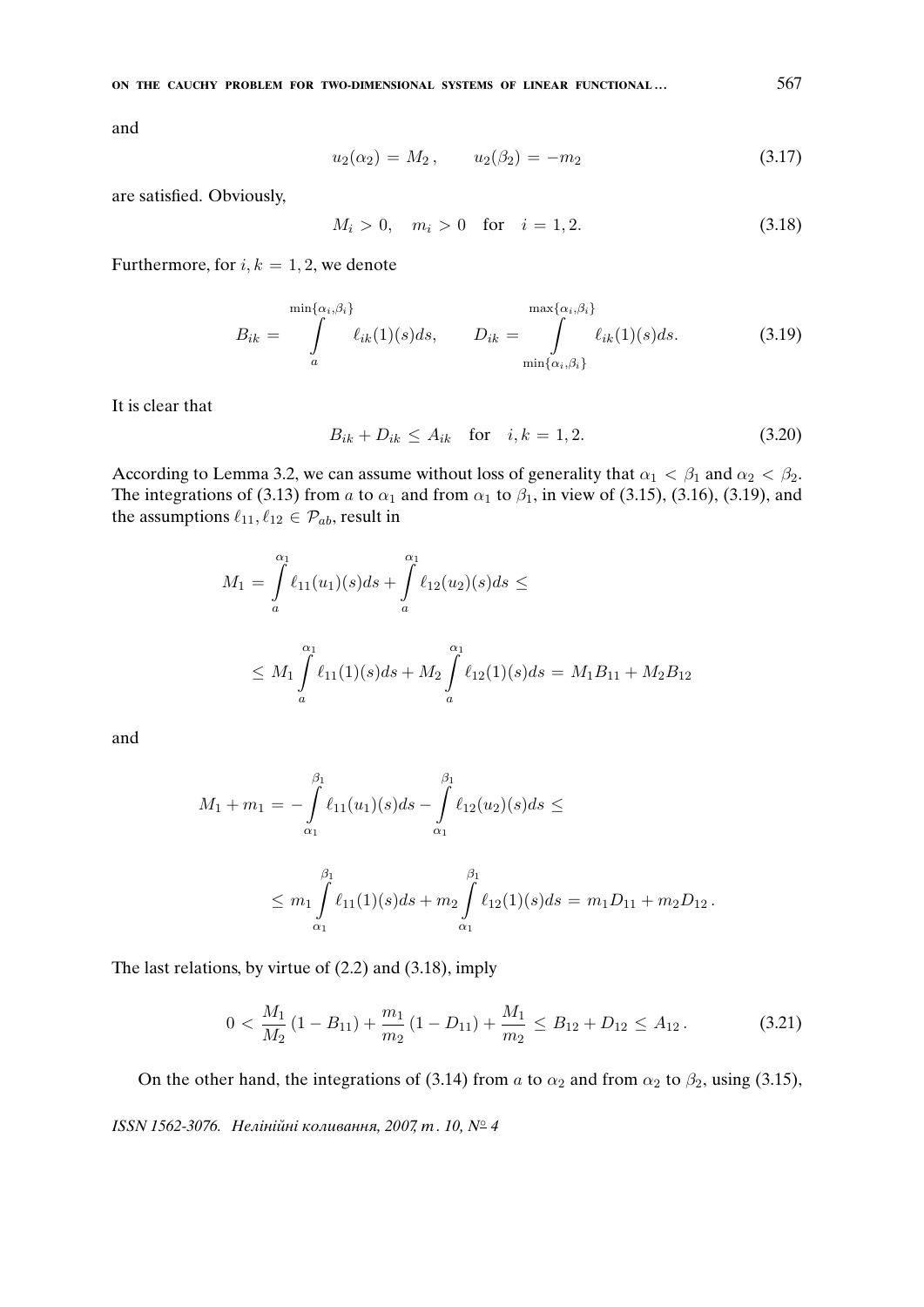(3.17), (3.19), and the assumptions  $\ell_{21}, \ell_{22} \in \mathcal{P}_{ab}$ , give

$$
M_2 = -\int_a^{\alpha_2} \ell_{21}(u_1)(s)ds + \int_a^{\alpha_2} \ell_{22}(u_2)(s)ds \le
$$
  

$$
\leq m_1 \int_a^{\alpha_2} \ell_{21}(1)(s)ds + M_2 \int_a^{\alpha_2} \ell_{22}(1)(s)ds = m_1B_{21} + M_2B_{22}
$$

and

$$
M_2 + m_2 = \int_{\alpha_2}^{\beta_2} \ell_{21}(u_1)(s)ds - \int_{\alpha_2}^{\beta_2} \ell_{22}(u_2)(s)ds \le
$$

$$
\leq M_1 \int_{\alpha_2}^{\beta_2} \ell_{21}(1)(s) ds + m_2 \int_{\alpha_2}^{\beta_2} \ell_{22}(1)(s) ds = M_1 D_{21} + m_2 D_{22}.
$$

The last relations, by virtue of (2.2) and (3.18), yield

$$
0 < \frac{M_2}{m_1} \left( 1 - B_{22} \right) + \frac{m_2}{M_1} \left( 1 - D_{22} \right) + \frac{M_2}{M_1} \le B_{21} + D_{21} \le A_{21} \,. \tag{3.22}
$$

Now, it follows from (3.21) and (3.22) that

$$
A_{12}A_{21} \ge \frac{M_1}{m_1}(1 - B_{11})(1 - B_{22}) + \frac{m_2}{M_2}(1 - B_{11})(1 - D_{22}) + 1 - B_{11} +
$$
  
+ 
$$
\frac{M_2}{m_2}(1 - D_{11})(1 - B_{22}) + \frac{m_1}{M_1}(1 - D_{11})(1 - D_{22}) + \frac{m_1 M_2}{m_2 M_1}(1 - D_{11}) +
$$
  
+ 
$$
\frac{M_2 M_1}{m_1 m_2}(1 - B_{22}) + 1 - D_{22} + \frac{M_2}{m_2}.
$$
 (3.23)

Using the relation

$$
x + y \ge 2\sqrt{xy} \quad \text{for} \quad x \ge 0, \ y \ge 0,
$$

it is easy to verify that

$$
\frac{M_1}{m_1} (1 - B_{11})(1 - B_{22}) + \frac{m_1}{M_1} (1 - D_{11})(1 - D_{22}) \ge
$$
\n
$$
\ge 2\sqrt{(1 - B_{11})(1 - B_{22})(1 - D_{11})(1 - D_{22})} \ge
$$
\n
$$
\ge 2\sqrt{(1 - B_{11} - D_{11})(1 - B_{22} - D_{22})} \ge 2\sqrt{(1 - A_{11})(1 - A_{22})},
$$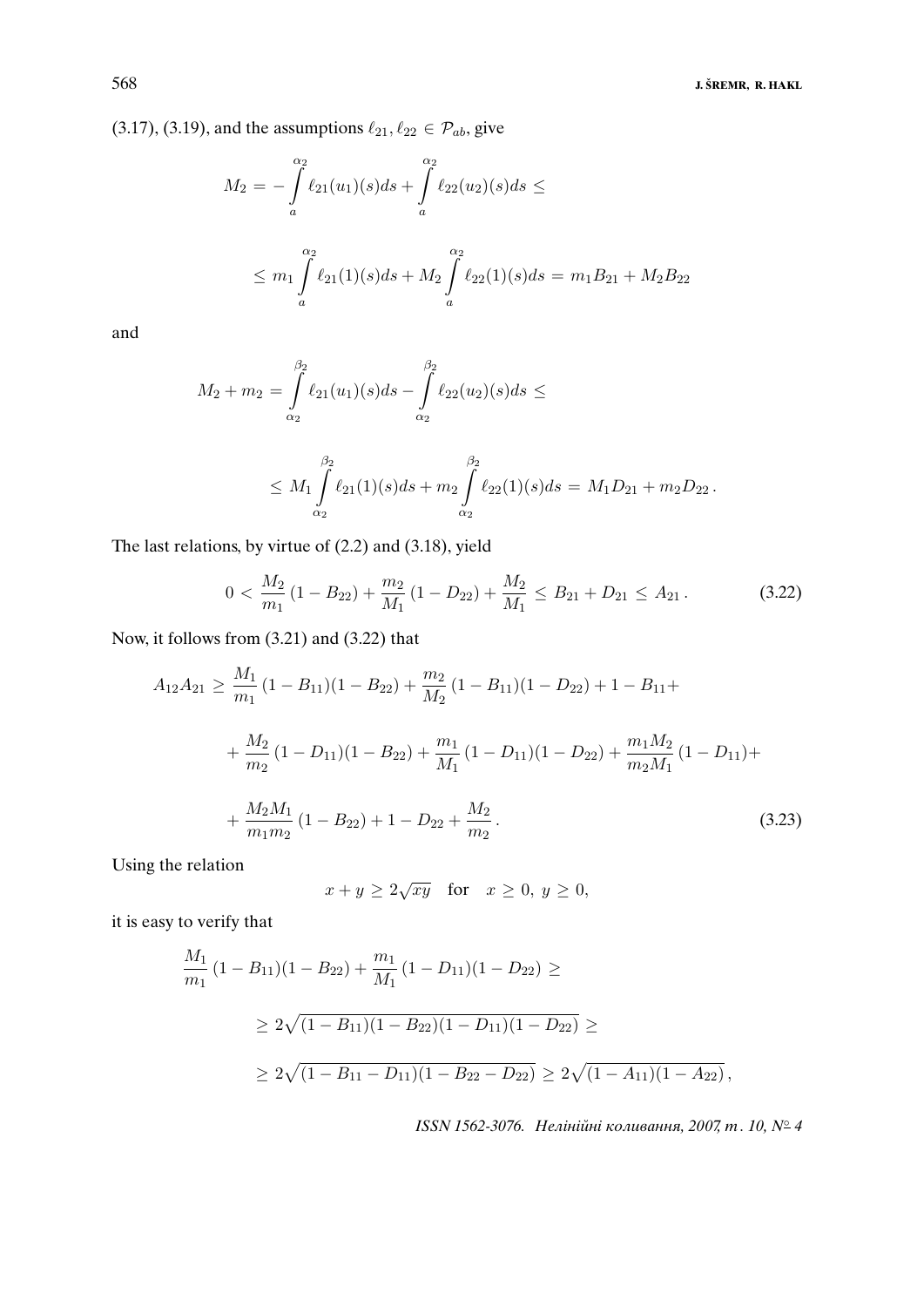**ON THE CAUCHY PROBLEM FOR TWO-DIMENSIONAL SYSTEMS OF LINEAR FUNCTIONAL . . .** 569

$$
\frac{m_1 M_2}{m_2 M_1} (1 - D_{11}) + \frac{M_2 M_1}{m_1 m_2} (1 - B_{22}) \ge 2 \frac{M_2}{m_2} \sqrt{(1 - D_{11})(1 - B_{22})},
$$
(3.24)

$$
\frac{M_2}{m_2} (1 - D_{11})(1 - B_{22}) + 2 \frac{M_2}{m_2} \sqrt{(1 - D_{11})(1 - B_{22})} + \frac{M_2}{m_2} =
$$
  
= 
$$
\frac{M_2}{m_2} \left( \sqrt{(1 - D_{11})(1 - B_{22})} + 1 \right)^2,
$$

and

$$
\frac{m_2}{M_2} (1 - B_{11})(1 - D_{22}) + \frac{M_2}{m_2} \left(\sqrt{(1 - D_{11})(1 - B_{22})} + 1\right)^2 \ge
$$
\n
$$
\ge 2\sqrt{(1 - B_{11})(1 - D_{22})} \left(\sqrt{(1 - D_{11})(1 - B_{22})} + 1\right) \ge
$$
\n
$$
\ge 2\sqrt{(1 - B_{11} - D_{11})(1 - B_{22} - D_{22})} + 2\sqrt{(1 - B_{11})(1 - D_{22})} \ge
$$
\n
$$
\ge 2\sqrt{(1 - A_{11})(1 - A_{22})} + 2\sqrt{(1 - B_{11})(1 - D_{22})}.
$$
\n(3.25)

Therefore, by virtue of  $(3.24)$ ,  $(3.25)$ ,  $(3.23)$  implies

$$
A_{12}A_{21} \ge
$$
\n
$$
\ge 4\sqrt{(1-A_{11})(1-A_{22})} + 1 - B_{11} + 2\sqrt{(1-B_{11})(1-D_{22})} + 1 - D_{22} \ge
$$
\n
$$
\ge 4\sqrt{(1-A_{11})(1-A_{22})} + \left(\sqrt{1-A_{11}} + \sqrt{1-A_{22}}\right)^2,
$$

which contradicts  $(2.5)$ .

The contradictions obtained in (a) and (b) prove that the problem (3.13), (3.14), (3.2) has only the trivial solution.

**Proof of Corollary 2.1.** The validity of the corollary follows immediately from Theorem 2.1.

**Proof of Corollary 2.2.** The validity of the corollary follows immediately from Theorem 2.2.

**4. Counter-examples.** In this part, the counter-examples are constructed verifying that the results obtained above are optimal in a certain sense.

**Example 4.1.** Let  $\sigma_{ik} \in \{-1, 1\}$ ,  $h_{ik} \in L([a, b]; \mathbb{R}_+), i, k = 1, 2$ , be such that

$$
\sigma_{11} = 1,
$$
  $\int_a^b h_{11}(s)ds \ge 1.$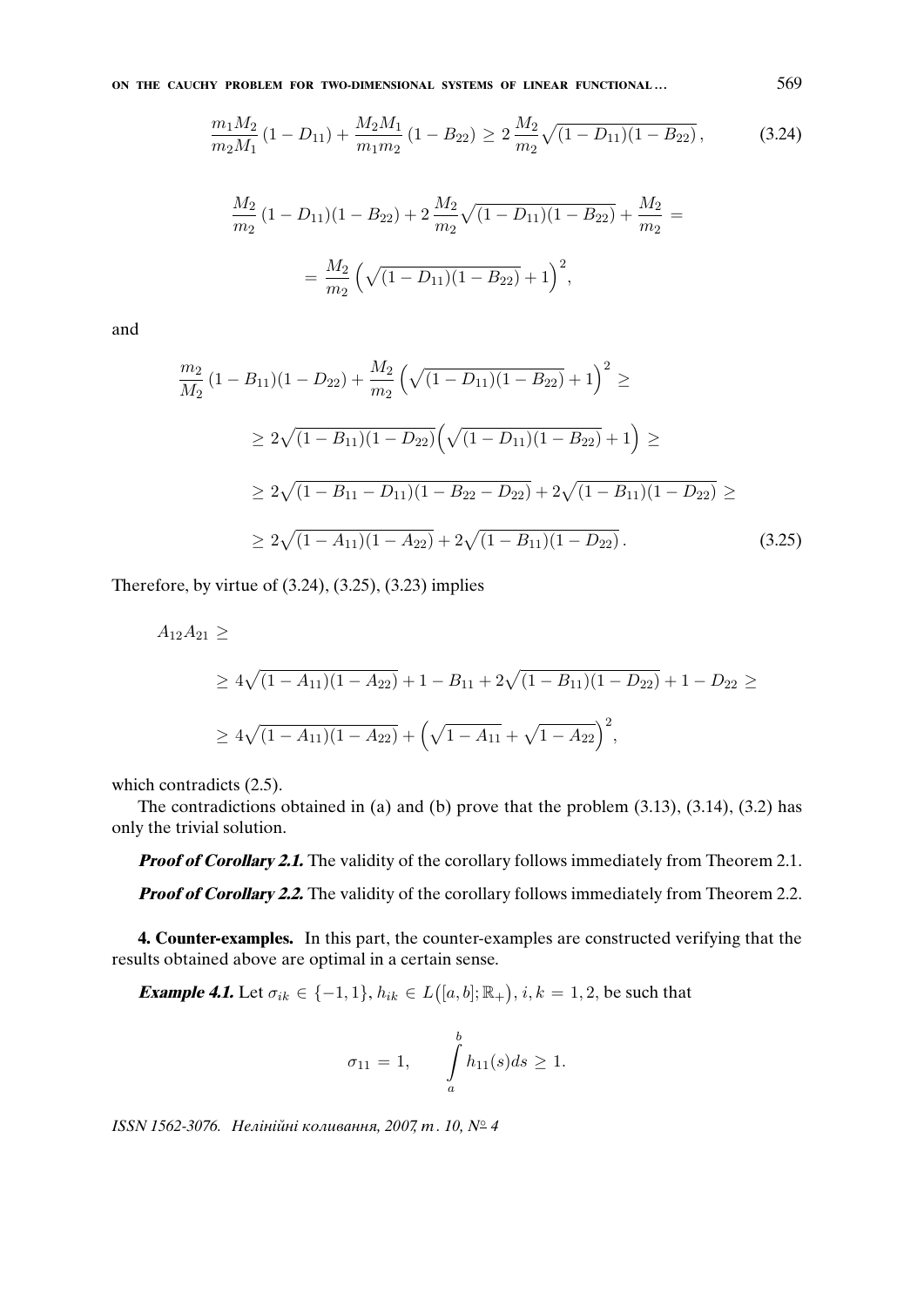It is clear that there exists  $t_0 \in [a, b]$  such that

$$
\int\limits_a^{t_0} h_{11}(s)ds = 1.
$$

Let the operators  $\ell_{ik} \in \mathcal{P}_{ab}$ ,  $i, k = 1, 2$ , be defined by

$$
\ell_{ik}(v)(t) \stackrel{\text{df}}{=} h_{ik}(t)v(\tau_{ik}(t)) \quad \text{for} \quad t \in [a, b], \ v \in C([a, b]; \mathbb{R}), \tag{4.1}
$$

where  $\tau_{11}(t) = t_0$ ,  $\tau_{12}(t) = a$ ,  $\tau_{21}(t) = a$ , and  $\tau_{22}(t) = a$  for  $t \in [a, b]$ . Put

$$
u(t) = \int_a^t h_{11}(s)ds \quad \text{for} \quad t \in [a, b].
$$

It is easy to verify that  $(u, 0)^T$  is a nontrivial solution of the problem (1.1), (1.2) with  $q_i \equiv 0$  and  $c_i = 0, i = 1, 2.$ 

An analogous example can be constructed for the case where

$$
\sigma_{22} = 1, \qquad \int\limits_a^b h_{22}(s)ds \ge 1.
$$

This example shows that the constant 1 in the right-hand side of the inequalities in (2.2) is optimal and cannot be weakened.

**Example 4.2.** Let  $\sigma_{ik} = 1$  for  $i, k = 1, 2$  and let  $h_{ik} \in L([a, b]; \mathbb{R}_+), i, k = 1, 2$ , be such that

$$
\int_{a}^{b} h_{11}(s)ds < 1, \quad \int_{a}^{b} h_{22}(s)ds < 1,
$$
\n(4.2)

and

$$
\int_{a}^{b} h_{12}(s)ds \int_{a}^{b} h_{21}(s)ds \ge \left(1 - \int_{a}^{b} h_{11}(s)ds\right) \left(1 - \int_{a}^{b} h_{22}(s)ds\right).
$$

It is clear that there exists  $t_0 \in [a, b]$  such that

$$
\int_{a}^{t_0} h_{12}(s)ds \int_{a}^{t_0} h_{21}(s)ds = \left(1 - \int_{a}^{t_0} h_{11}(s)ds\right)\left(1 - \int_{a}^{t_0} h_{22}(s)ds\right).
$$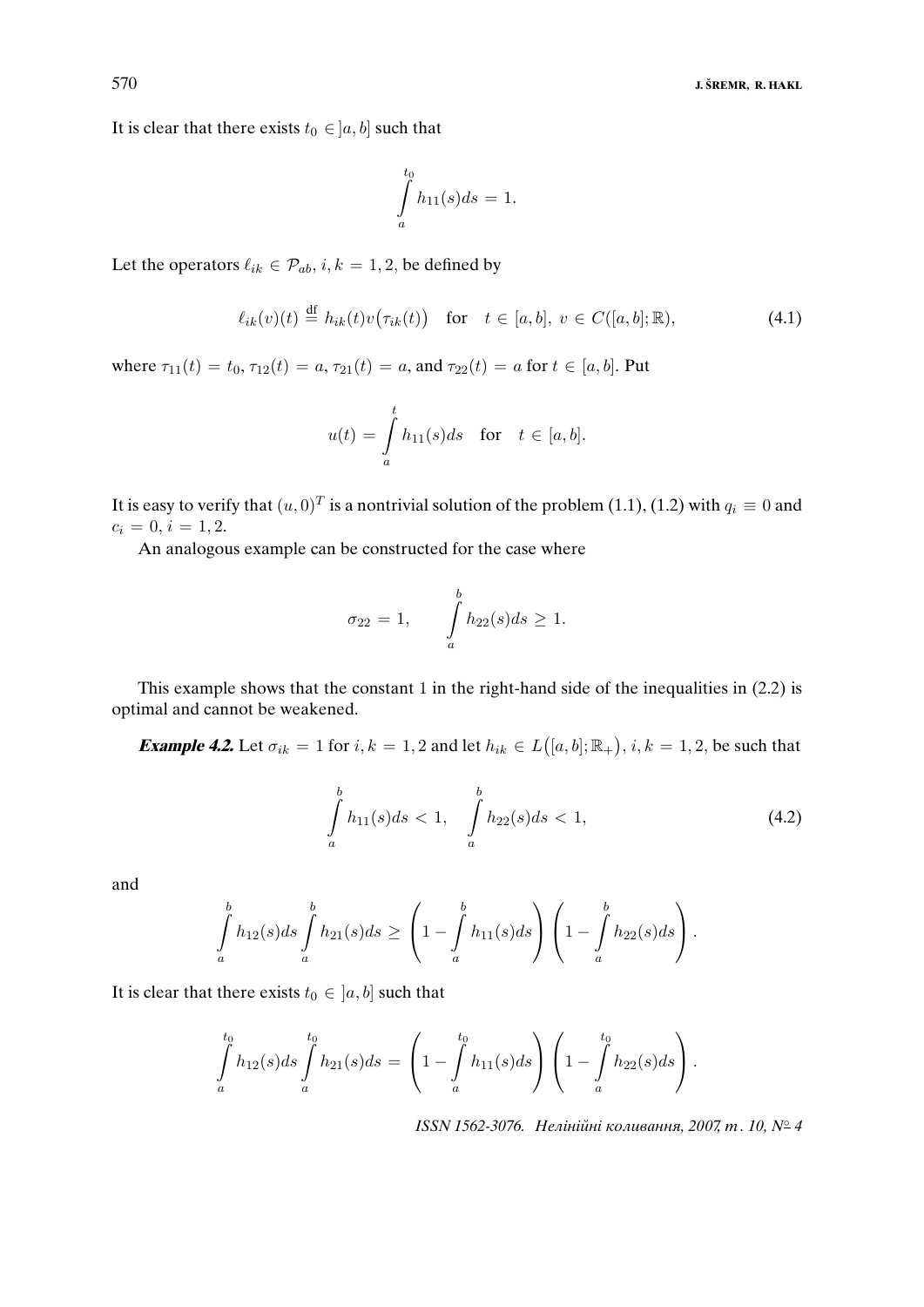Let the operators  $\ell_{ik} \in \mathcal{P}_{ab}$ ,  $i, k = 1, 2$ , be defined by (4.1), where  $\tau_{ik}(t) = t_0$  for  $t \in [a, b]$ ,  $i, j = 1, 2$ . Put

$$
u_1(t) = \int_a^t h_{11}(s)ds + \frac{1 - \int_a^{t_0} h_{11}(s)ds}{\int_a^t h_{12}(s)ds} \int_a^t h_{12}(s)ds \quad \text{for} \quad t \in [a, b],
$$

$$
u_2(t) = \int_a^t h_{21}(s)ds + \frac{\int_a^{t_0} h_{21}(s)ds}{1 - \int_a^t h_{22}(s)ds} \int_a^t h_{22}(s)ds \text{ for } t \in [a, b].
$$

It is easy to verify that  $(u_1, u_2)^T$  is a nontrivial solution of the problem (1.1), (1.2) with  $q_i \equiv 0$ and  $c_i = 0, i = 1, 2$ .

This example shows that the strict inequality (2.3) in Theorem 2.1 cannot be replaced by the nonstrict one.

**Example 4.3.** Let  $\sigma_{11} = 1, \sigma_{12} = 1, \sigma_{21} = -1$ , and  $\sigma_{22} = 1$ . Let  $\alpha \in [0,1]$  and  $h_{12}, h_{21} \in$  $\in L([a, b]; \mathbb{R}_+)$  be such that

$$
\int_{a}^{b} h_{12}(s)ds \int_{a}^{b} h_{21}(s)ds \geq 8(1-\alpha).
$$

It is clear that there exist  $t_0 \in [a, b]$  and  $t_1, t_2 \in [a, t_0]$  such that

$$
\int_{a}^{t_0} h_{12}(s)ds \int_{a}^{t_0} h_{21}(s)ds = 8(1 - \alpha)
$$

and

$$
\int_a^{t_1} h_{12}(s)ds = \frac{1}{4} \int_a^{t_0} h_{12}(s)ds, \qquad \int_a^{t_2} h_{21}(s)ds = \frac{1}{2} \int_a^{t_0} h_{21}(s)ds.
$$

Furthermore, we choose  $h_{11}, h_{22} \in L([a, b]; \mathbb{R}_+)$  with the properties

$$
h_{11}(t) = 0
$$
 for  $t \in [a, t_1] \cup [t_0, b],$   $h_{22}(t) = 0$  for  $t \in [t_2, b],$ 

and

$$
\int_a^b h_{11}(s)ds = \int_a^b h_{22}(s)ds = \alpha.
$$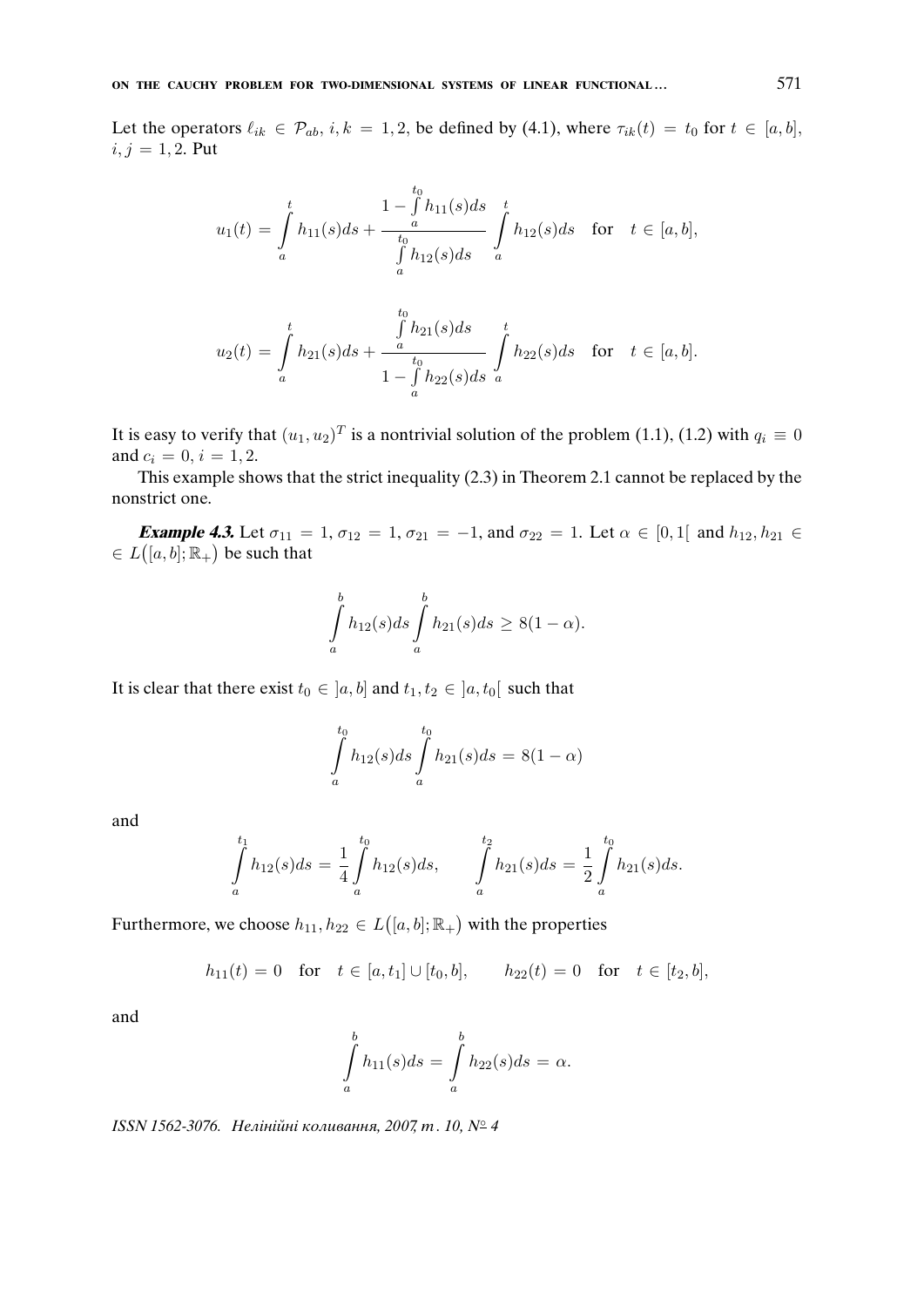Let the operators  $\ell_{ik} \in \mathcal{P}_{ab}$ ,  $i, k = 1, 2$ , be defined by (4.1), where  $\tau_{11}(t) = t_0$ ,  $\tau_{22}(t) = t_2$  for  $t \in [a, b]$ , and

$$
\tau_{12}(t) = \begin{cases} t_0 & \text{for } t \in [a, t_1[, \\ t_2 & \text{for } t \in [t_1, b], \end{cases} \quad \tau_{21}(t) = \begin{cases} t_1 & \text{for } t \in [a, t_2[, \\ t_0 & \text{for } t \in [t_2, b]. \end{cases}
$$

Put

$$
u_1(t) = \begin{cases} \int_0^{t_0} h_{21}(s)ds \int_0^t h_{12}(s)ds & \text{for } t \in [a, t_1[,\\ 1 - \alpha - 2 \int_0^t h_{11}(s)ds - \int_0^t h_{21}(s)ds \int_0^t h_{12}(s)ds & \text{for } t \in [t_1, b],\\ 1 - (\alpha - \alpha) \int_0^t h_{21}(s)ds - \int_0^t h_{21}(s)ds \int_0^t h_{22}(s)ds & \text{for } t \in [a, t_2[, \end{cases}
$$

$$
u_2(t) = \begin{cases}\n-(1-\alpha) \int_a h_{21}(s)ds - \int_{t_2} h_{21}(s)ds \int_a h_{22}(s)ds & \text{for } t \in [a, t_2], \\
\int_{t_2}^{t_0} h_{21}(s)ds + 2 \int_{t_2}^t h_{21}(s)ds & \text{for } t \in [t_2, b].\n\end{cases}
$$

It is easy to verify that  $(u_1, u_2)^T$  is a nontrivial solution of the problem (1.1), (1.2) with  $q_i \equiv 0$ and  $c_i = 0, i = 1, 2$ .

This example shows that the strict inequality (2.5) in Theorem 2.2 cannot be replaced by the nonstrict one provided  $A_{11} = A_{22}$ .

- 1. *Azbelev N. V., Maksimov V. P., Rakhmatullina L. F.* Introduction to the theory of functional differential equations (in Russian). — Moscow: Nauka, 1991.
- 2. *Hakl R., Lomtatidze A., Sremr J. ˇ* Some boundary value problems for first order scalar functional differential equations // Folia Fac. Sci. Natur. Univ. Masar. Brunensis, Brno. — 2002.
- 3. *Hale J.* Theory of functional differential equations. New York etc.: Springer, 1977.
- 4. *Kiguradze I., Půža B.* Boundary value problems for systems of linear functional differential equations // Folia Fac. Sci. Natur. Univ. Masar. Brunensis, Brno. — 2003.
- 5. *Kolmanovskii V., Myshkis A.* Introduction to the theory and applications of functional differential equations. — Dordrecht etc.: Kluwer Acad. Publ.,1999.
- 6. *Walter W.* Differential and integral inequalities. Berlin etc.: Springer, 1970.
- 7. *Hakl R., Bravyi E., Lomtatidze A.* Optimal conditions on unique solvability of the Cauchy problem for the first order linear functional differential equations // Czech. Math. J.  $-2002. -52$ , № 3.  $-$  P. 513 – 530.
- 8. *Hakl R., Lomtatidze A., Půža B.* New optimal conditions for unique solvability of the Cauchy problem for first order linear functional differential equations // Math. Bohem. — 2002. — **127**, № 4. — P. 509 – 524.
- 9. *Hakl R., Lomtatidze A., Půža B.* On a boundary value problem for first order scalar functional differential equations // Nonlinear Anal. — 2003. — **53**, № 3-4. — P. 391 – 405.
- 10. *Dilnaya N., Ronto A. ´* Multistage iterations and solvability of linear Cauchy problems // Math. Notes (Miskolc). — 2003. — **4**, № 2. — P. 89 – 102.